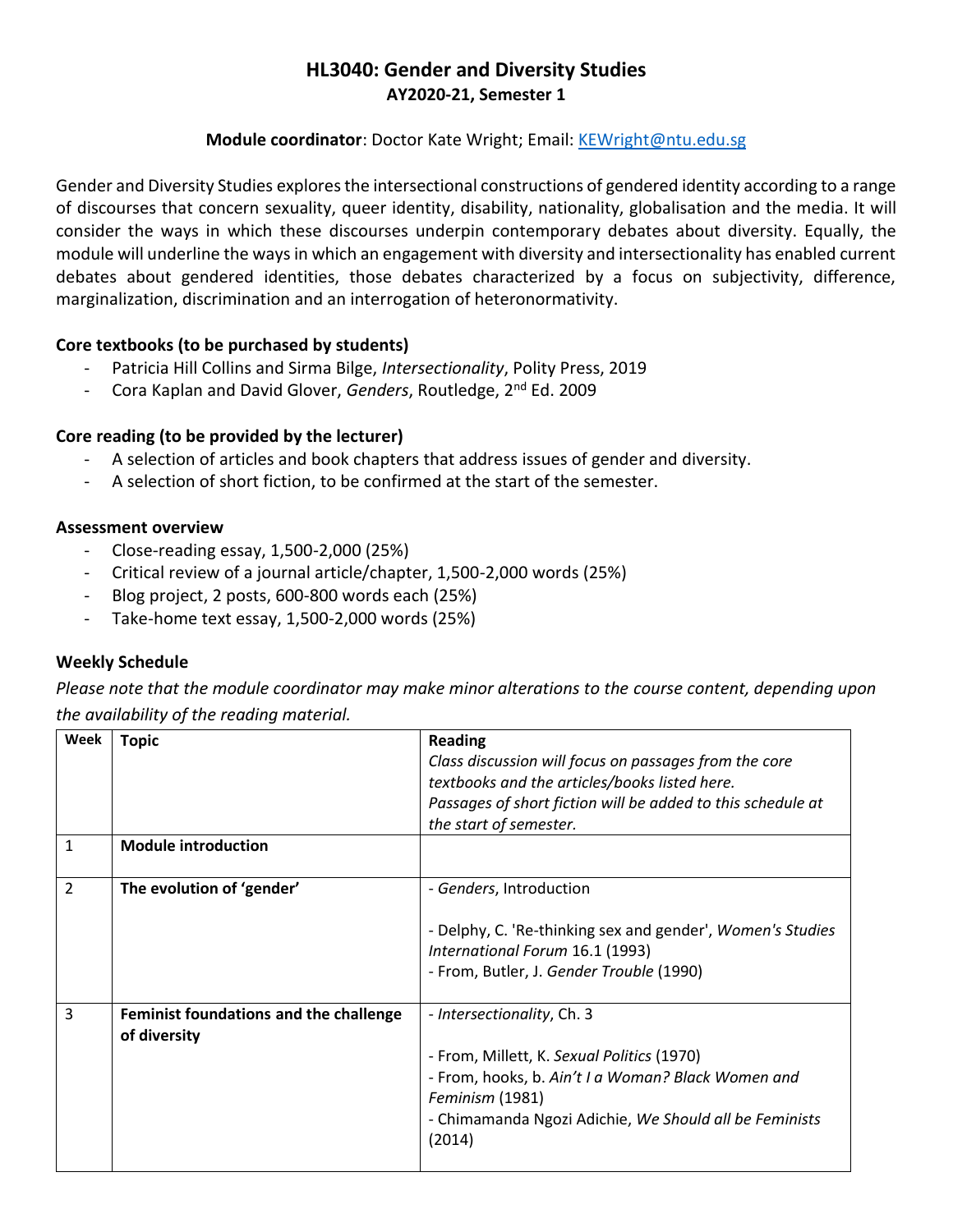| $\overline{4}$ | Intersectionality: concepts and contexts                | - Intersectionality, Ch. 1 and Ch. 2                                                                                                                                                                                                                                                                                                                                                                                                                                                                                                       |
|----------------|---------------------------------------------------------|--------------------------------------------------------------------------------------------------------------------------------------------------------------------------------------------------------------------------------------------------------------------------------------------------------------------------------------------------------------------------------------------------------------------------------------------------------------------------------------------------------------------------------------------|
|                |                                                         | - Crenshaw, K. 'Demarginalizing the Intersection of Race<br>and Sex: A Black Feminist Critique of Antidiscrimination<br>Doctrine, Feminist Theory and Antiracist Politics' (1989)<br>- From, Yuval Davis, N. The Politics of Belonging:<br><b>Intersectional Contestations (2011)</b>                                                                                                                                                                                                                                                      |
| 5              | Race, citizenship and the nation                        | - Intersectionality, Ch. 5 and 7<br>- Genders, Ch. 1, subsection: 'Race and femininity in African<br>American writing'                                                                                                                                                                                                                                                                                                                                                                                                                     |
|                |                                                         | - From, Yuval Davis, N. The Politics of Belonging:<br><b>Intersectional Contestations (2011)</b><br>- Brah, A. Cartographies of Diaspora (1996)                                                                                                                                                                                                                                                                                                                                                                                            |
| 6              | <b>Globalisation and social justice</b>                 | - Intersectionality, Ch. 4, subsections: 'Intersectionality's<br>global dispersion', 'Intersectionality and human rights', and<br>Ch.6                                                                                                                                                                                                                                                                                                                                                                                                     |
|                |                                                         | -From, Hoang, K. Dealing in desire: Asian Ascendancy,<br>Western decline, and the hidden currencies of global sex<br>work (2015)<br>- Anthias, F. 'The material and the symbolic in theorizing<br>social stratification: issues of gender, ethnicity and class',<br>British Journal of Sociology 52:3 (2001)<br>- Lan P-C. Global Cinderellas: 'Sexuality, power and<br>situational practices across borders', in S. Jackson Liu Jieyu<br>and Woo Juhyun (eds) East Asian Sexualities: Gender,<br>Modernity and New Sexual Cultures (2008) |
| $\overline{7}$ | Femininities: embodied selfhood and<br>identity         | - Genders, Ch.1                                                                                                                                                                                                                                                                                                                                                                                                                                                                                                                            |
|                |                                                         | - McRobbie, A. The Aftermath of Feminism: Gender, Culture<br>and Social Change (2009)<br>- Gill, R. 'Beyond the `Sexualization of Culture' Thesis: An<br>Intersectional Analysis of `Sixpacks',`Midriffs' and `Hot<br>Lesbians' in Advertising', Sexualities, 12:2 (2009)<br>- Ho, H.S. 'Consuming Women in Blackface: Racialized<br>Affect and Transnational Femininity in Japanese<br>Advertising', Japanese Studies, 37:1 (2017)                                                                                                        |
| 8              | <b>Masculinities: embodied selfhood and</b><br>identity | - Genders, Ch.2<br>- Connell, R. and J. Messerschmidt, J. Hegemonic<br>masculinity: Rethinking the concept. Gender and Society,<br>19:6 (2005)<br>- Yeoh, B. and Willis K. 'Constructing masculinities in<br>transnational space: Singapore men on the 'regional beat'<br>in P. Craig et al. Transnational Spaces (2004)<br>- Tan, C.K.K. "Oi, Recruit! Wake Up Your Idea!":<br>Homosexuality and Cultural Citizenship in the Singaporean<br>Military', in Queer Singapore (2012)                                                          |